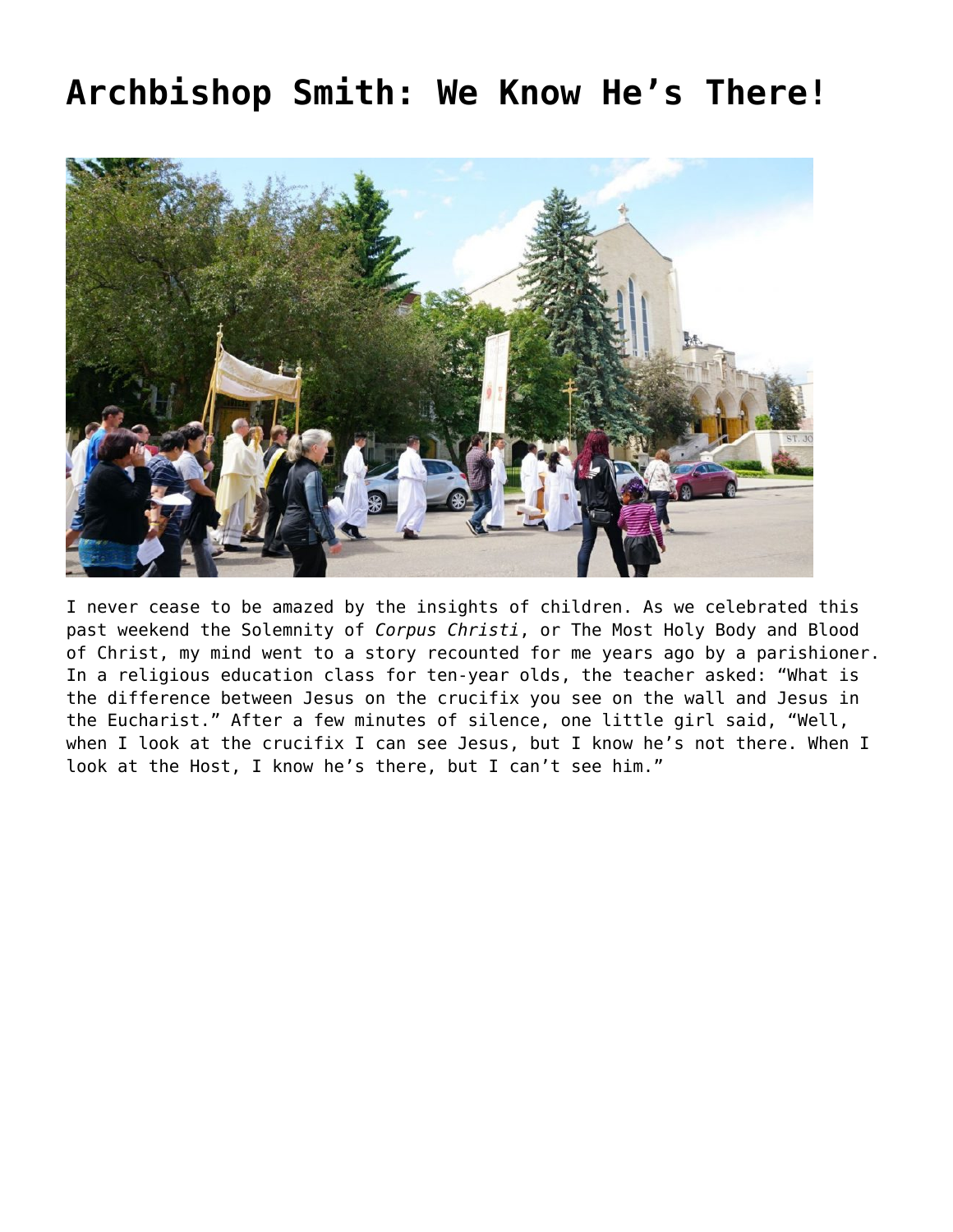

**What is the difference between Jesus on the crucifix you see on the wall and Jesus in the Eucharist?**

Exactly. We know he's there! This is the astounding and exciting mystery of the Most Holy Eucharist. Jesus is truly present, body and blood, soul and divinity. What were once simple gifts of bread and wine are bread and wine no longer but the real presence of our Crucified and Risen Lord. As he promised, Jesus gives himself to us in this wondrous sacrament as nourishment for our pilgrim journey. To the faithful reception of this gift is linked the pledge of eternal life (cf. *John* 6:54).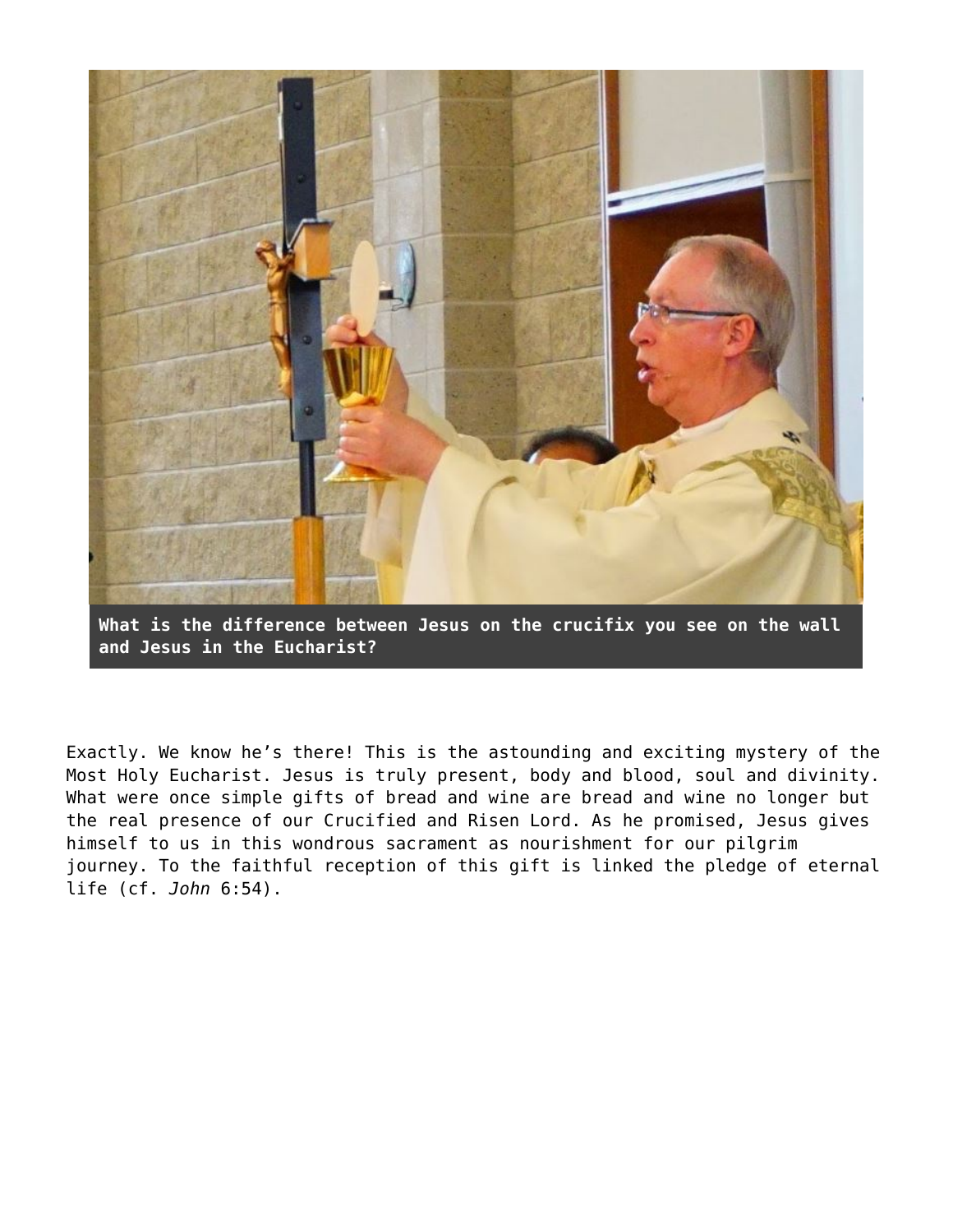

In the readings for the Solemnity, there is an important teaching in the Letter to the Hebrews that I wouldn't want us to miss. It speaks of the power of the blood of Christ, with which we have communion at mass, to "purify our conscience from dead works to worship the living God!" (*Heb*. 9:14) Jesus came among us to restore humanity to right worship. Ever since Adam and Eve surrendered to the lie of the devil, humanity has been plunged in the misery that results from wrong worship, from the worship not of God but of the self, not of the Creator but of the created. The lie is that God is not to be trusted, that He is a threat to our autonomy and freedom, that we can instead be self-reliant and find happiness in the pursuit not of God's will but of our unbridled desires. This same lie continues to be perpetuated in our own day. Its frequency of repetition gradually lulls the human conscience to sleep, to the point that what is abhorrent to God and the moral law is viewed and hailed as worthy of celebration and good for humanity. The heartbreaking result of the recent referendum on abortion in Ireland is just the latest tragic example. The conscience must be purified so as once again to worship rightly and thus see reality rightly, and for this we must have communion with the blood of Christ, as *Hebrews* teaches. This communion is given uniquely in the sacrament of the Eucharist.